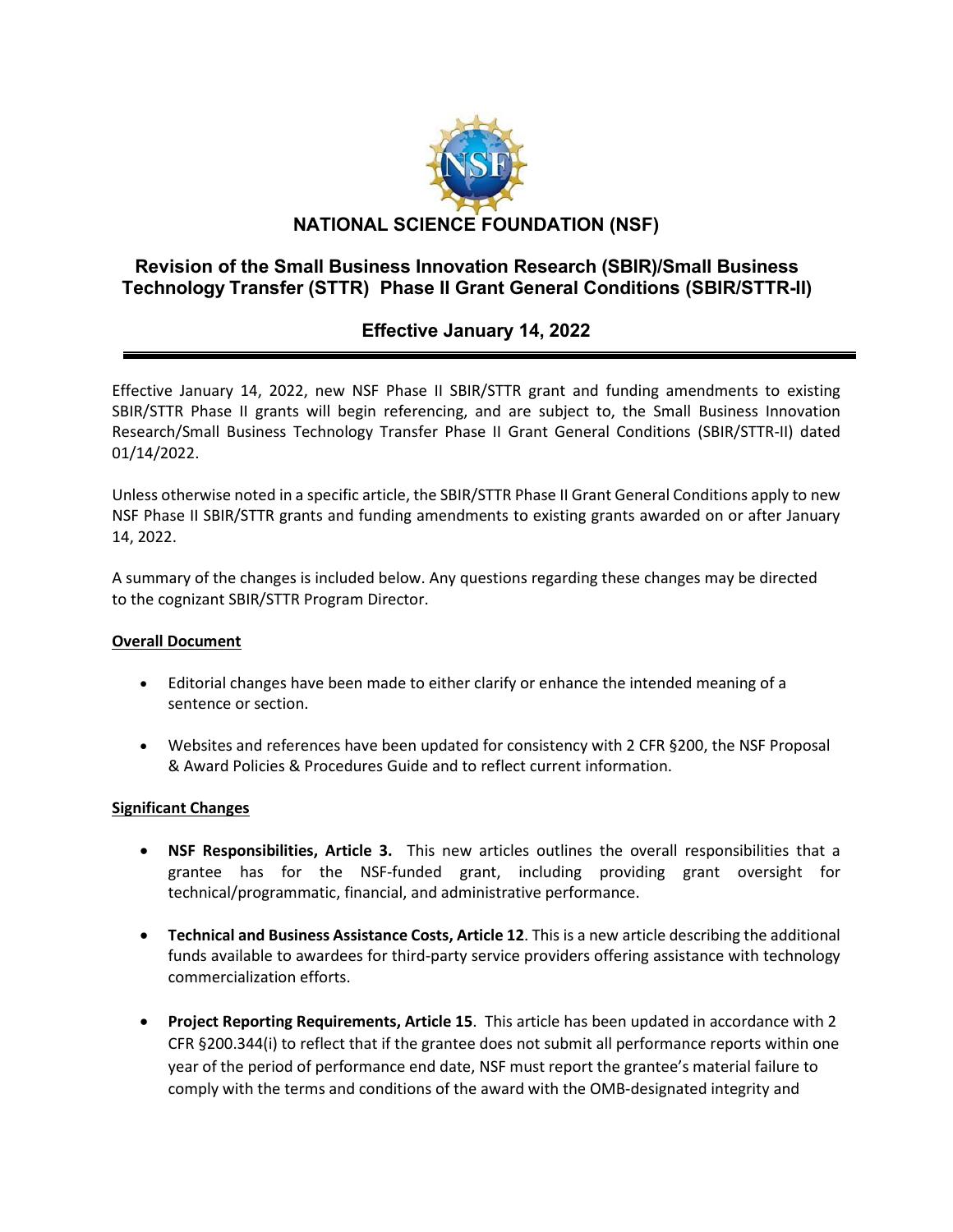performance system (currently FAPIIS). NSF may also pursue other enforcement actions per 2 CFR §200.339.

- **Expenditure Reports, Article 16.** This is a new article that provides guidance to awardees on submitting payment requests through NSF's Award Cash Management Service.
- **Reporting Fraud, Waste, and Abuse, Article 19**. This is a new article that describes the process for reporting fraud, waste and abuse to NSF's Office of Inspector General (OIG).
- **Reporting Subawards and Executive Compensation, Article 20.** This article has been revised in accordance with 2 CFR Appendix A to Part 170.
- **System for Award Management and Universal Identifier Requirements, Article 21.** This article has been revised in accordance with 2 CFR Appendix A to Part 25.
- **Termination and Enforcement, Article 29.** Consistent with 2 CFR §200.340, this article has been updated to emphasize the ability of NSF to terminate awards, to the greatest extent authorized by law, when the award no longer effectuates the program goals or NSF priorities.
- **Reporting Classifiable Information, Article 33.** This new article states that that NSF grants are intended to be unclassified, publicly releasable research. If the results of the research involve potentially classifiable information, the PI should promptly notify NSF.
- **Life Sciences Dual Use research of Concern (DURC), Article 38**. This is a new article that states that the awardee is responsible for monitoring the research progress and for implementation of all appropriate biosafety and biosecurity risk mitigation measures.
- **Post-award Disclosure of Current Support and In-Kind Contribution Information, Article 44**. This entirely new article establishes a post-award disclosure requirement of undisclosed current support and in-kind contribution information. If an organization discovers that a PI or co-PI on an active NSF award failed to disclose current support or in-kind contribution information as part of the proposal submission process, the AOR must submit the information outlined in the article within 30 calendar days of the identification of the undisclosed current support or in-kind contribution.
- **Section 889 of the National Defense Authorization Act (NDAA) for Fiscal Year (FY) 2019, Article 46.** Consistent with 2 CFR §200.216 and §200.471, this new article prohibits the use of Federal assistance funding on certain telecommunications and video surveillance services or equipment.
- **Limitation of Funds, Article 47**. This is a new article that states that awards are limited to amounts currently obligated to the award.
- **Resolution of Disagreements and Disputes, Article 50.** This is a new article outlining the process for resolving disagreements and disputes arising from the cooperative agreement.